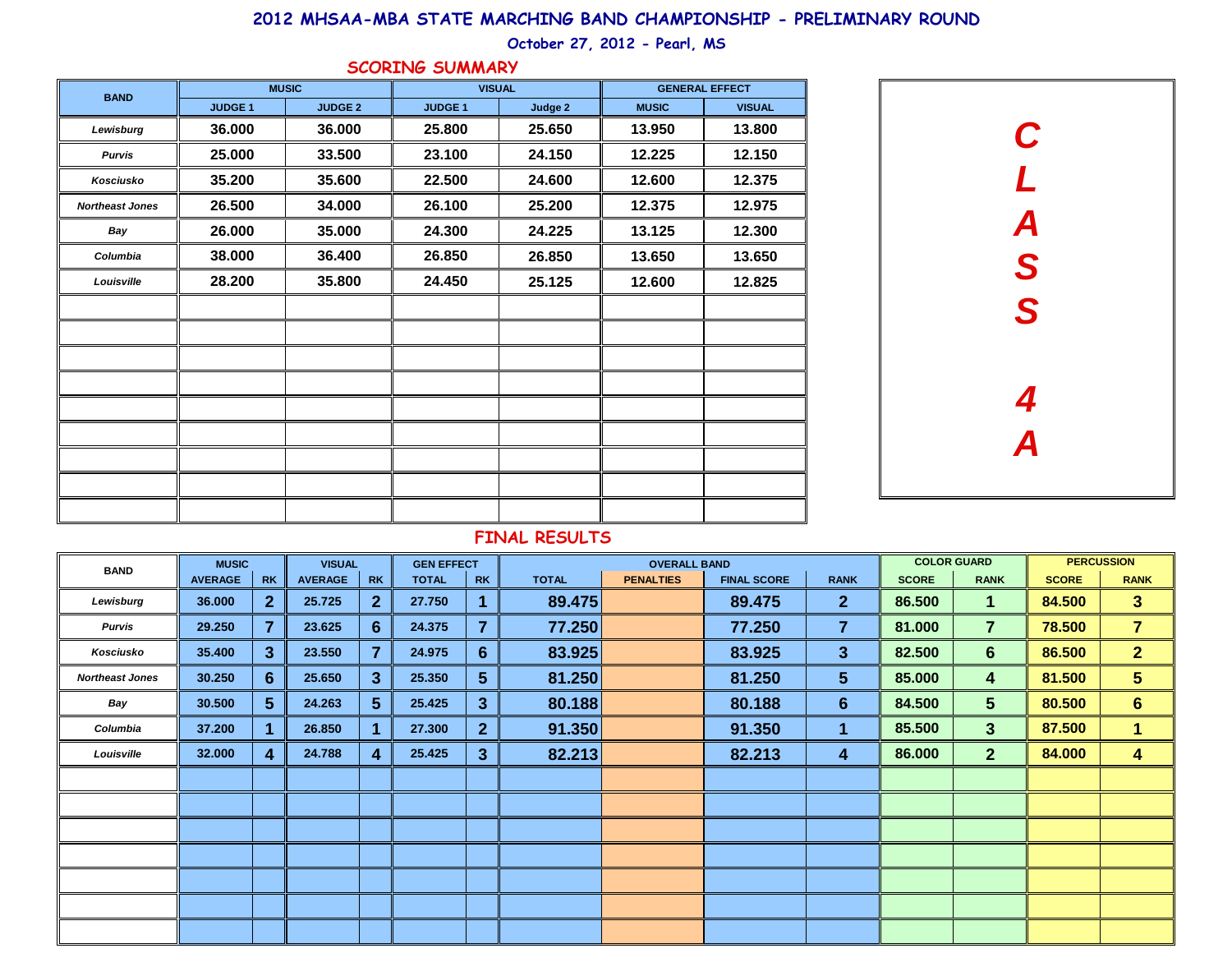# **2012 MHSAA-MBA STATE MARCHING BAND CHAMPIONSHIP - PRELIMINARY ROUND** *RESULTS*

|              | <b>MUSIC</b>    |              | <b>VISUAL</b>   |        | <b>GEN EFFECT</b> |              | <b>OVERALL BAND</b> |              | <b>COLOR GUARD</b> |              | <b>PERCUSSION</b> |              |  |
|--------------|-----------------|--------------|-----------------|--------|-------------------|--------------|---------------------|--------------|--------------------|--------------|-------------------|--------------|--|
| <b>RANK</b>  | <b>Band</b>     | <b>Score</b> | <b>Band</b>     | Score  | <b>Band</b>       | <b>Score</b> | <b>Band</b>         | <b>Score</b> | <b>Band</b>        | <b>Score</b> | <b>Band</b>       | <b>Score</b> |  |
|              | Columbia        | 37.200       | Columbia        | 26.850 | Lewisburg         | 27.750       | Columbia            | 91.350       | Lewisburg          | 86.500       | Columbia          | 87.500       |  |
| $\mathbf{2}$ | Lewisburg       | 36.000       | Lewisburg       | 25.725 | Columbia          | 27.300       | Lewisburg           | 89.475       | Louisville         | 86.000       | Kosciusko         | 86.500       |  |
| 3            | Kosciusko       | 35.400       | Northeast Jones | 25.650 | Bay               | 25.425       | Kosciusko           | 83.925       | Columbia           | 85.500       | Lewisburg         | 84.500       |  |
| 4            | Louisville      | 32.000       | Louisville      | 24.788 | #N/A              | #N/A         | Louisville          | 82.213       | Northeast Jones    | 85.000       | Louisville        | 84.000       |  |
| 5            | Bay             | 30.500       | Bay             | 24.263 | Bay               | 25.350       | Northeast Jones     | 81.250       | Bay                | 84.500       | Northeast Jones   | 81.500       |  |
| 6            | Northeast Jones | 30.250       | Purvis          | 23.625 | Kosciusko         | 24.975       | Bay                 | 80.188       | Kosciusko          | 82.500       | Bay               | 80.500       |  |
| 7            | Purvis          | 29.250       | Kosciusko       | 23.550 | Purvis            | 24.375       | Purvis              | 77.250       | Purvis             | 81.000       | Purvis            | 78.500       |  |
| 8            | #N/A            | #N/A         | #N/A            | #N/A   | #N/A              | #N/A         | #N/A                | #N/A         | #N/A               | #N/A         | #N/A              | #N/A         |  |
| 9            | #N/A            | #N/A         | #N/A            | #N/A   | #N/A              | #N/A         | #N/A                | #N/A         | #N/A               | #N/A         | #N/A              | #N/A         |  |
| 10           | #N/A            | #N/A         | #N/A            | #N/A   | #N/A              | #N/A         | #N/A                | #N/A         | #N/A               | #N/A         | #N/A              | #N/A         |  |
| 11           | #N/A            | #N/A         | #N/A            | #N/A   | #N/A              | #N/A         | #N/A                | #N/A         | #N/A               |              | #N/A              | #N/A         |  |
| 12           | #N/A            | #N/A         | #N/A            | #N/A   | #N/A              | #N/A         | #N/A                | #N/A         | #N/A               | #N/A         | #N/A              | #N/A         |  |
| 13           | #N/A            | #N/A         | #N/A            | #N/A   | #N/A              | #N/A         | #N/A                | #N/A         | #N/A               | #N/A         | #N/A              | #N/A         |  |
| 14           | #N/A            | #N/A         | #N/A            | #N/A   | #N/A              | #N/A         | #N/A                | #N/A         | #N/A               | #N/A         | #N/A              | #N/A         |  |
| 15           | #N/A            | #N/A         | #N/A            | #N/A   | #N/A              | #N/A         | #N/A                | #N/A         | #N/A               | #N/A         | #N/A              | #N/A         |  |
| 16           | #N/A            | #N/A         | #N/A            | #N/A   | #N/A              | #N/A         | #N/A                | #N/A         |                    | #N/A         | #N/A              | #N/A         |  |